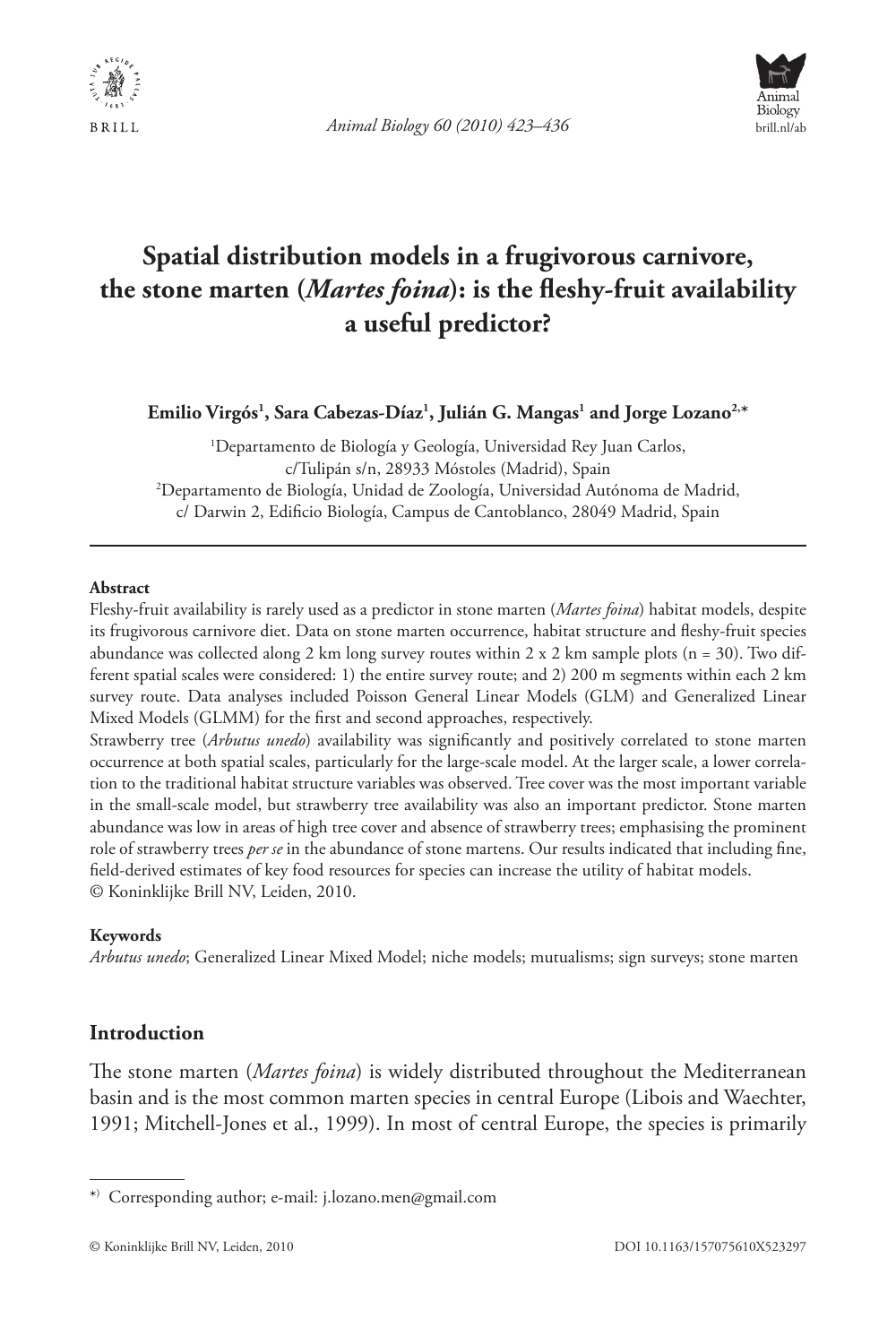associated with human environments (Skirnisson, 1986; Libois and Waechter, 1991; Herrmann, 1994; but see Goszczynski et al., 2007). However, in the Mediterranean region, the species prefers forests and mosaics of forests, shrubs and rocky habitats rather than human environments in forest-dominated landscapes (Sacchi and Meriggi, 1995; Genovesi et al., 1997; Virgós and Casanovas, 1998; Virgós et al., 2000).

 Interestingly, despite their abundance and habitat preferences, few studies to address differences in stone marten habitat associations across the range of the species have been conducted. The majority of the work reported has been based on radio-tracked individuals over small geographic areas (Skirnisson, 1986; Herrmann, 1994; Genovesi et al., 1997; Rondinini and Boitani, 2002). Studies over large areas have rarely been performed (Sacchi and Meriggi, 1995; Virgós and Casanovas, 1998; Virgós et al., 2000), and of those, sampling has covered only a small fraction of available habitats in Mediterranean regions.

Plant species characteristic of the Mediterranean are largely fleshy-fruit producers, which may be the primary food resource for stone martens (Clevenger, 1994; Genovesi et al., 1996; Pandolfi et al., 1996; Barrientos and Virgós, 2006). Stone martens can consume a large amount of fruit when available, and the species is considered the most frugivorous carnivores in Europe (see Rosalino and Santos-Reis, 2009 ). Pandolfi et al. (1996) demonstrated that fruits are a crucial part of marten diets and compensate energy deficiencies in seasons with low small mammal availability or other alternative food sources. Therefore, fruits can be considered a key food resource for stone martens, even in regions where prey species are most often consumed.

The influence of key food resources on the abundance and distribution of other carnivores has been well documented (e.g. earthworms and badger, Woodroffe and Macdonald, 1993; fish and otters, Kruuk, 1995; rabbits and lynx, Palomares et al., 2001; wolves, Paquet et al., 2006). However, little data is available for stone martens, although it has been shown that home-ranges and spacing patterns are mainly shaped by the distribution and abundance of food resources (Powell, 1994). Recently, Mortelliti and Boitani (2008), showed the pivotal importance of fruit availability to explain stone marten distribution in a fragmented landscape.

 In the present study, we tested the applicability of habitat models in several broad contexts. First, we determined if the importance of fruit availability as a resource could be extended over continuous scrubland landscapes, covering large areas of southern Europe. It is vital to develop habitat models built over different landscape scenarios to assist managers and conservationists (Guisan and Zimmermann, 2000; Guisan and Thuiller, 2005; Elith et al., 2006); and a priority to develop habitat models that include factors such as potential predators, main food resources, mutualists, and habitat structure (Austin, 2002; Araújo and Guisan, 2006; Austin, 2007). For example, researchers have developed different habitat suitability models used in forestry and other human intervention planning at the landscape scale for different *Martes* species in North America (e.g. Buskirk and Powell, 1994; Carroll et al., 1999; Slauson et al., 2007). However, these studies have used habitat structure or composition as surrogates of important food or shelter resources. The situation is even worse for the Paleartic Martes species, and particularly for stone martens. Only one study included food availability or presence as a predictor of stone marten habitat use (Mortelliti and Boitani, 2008),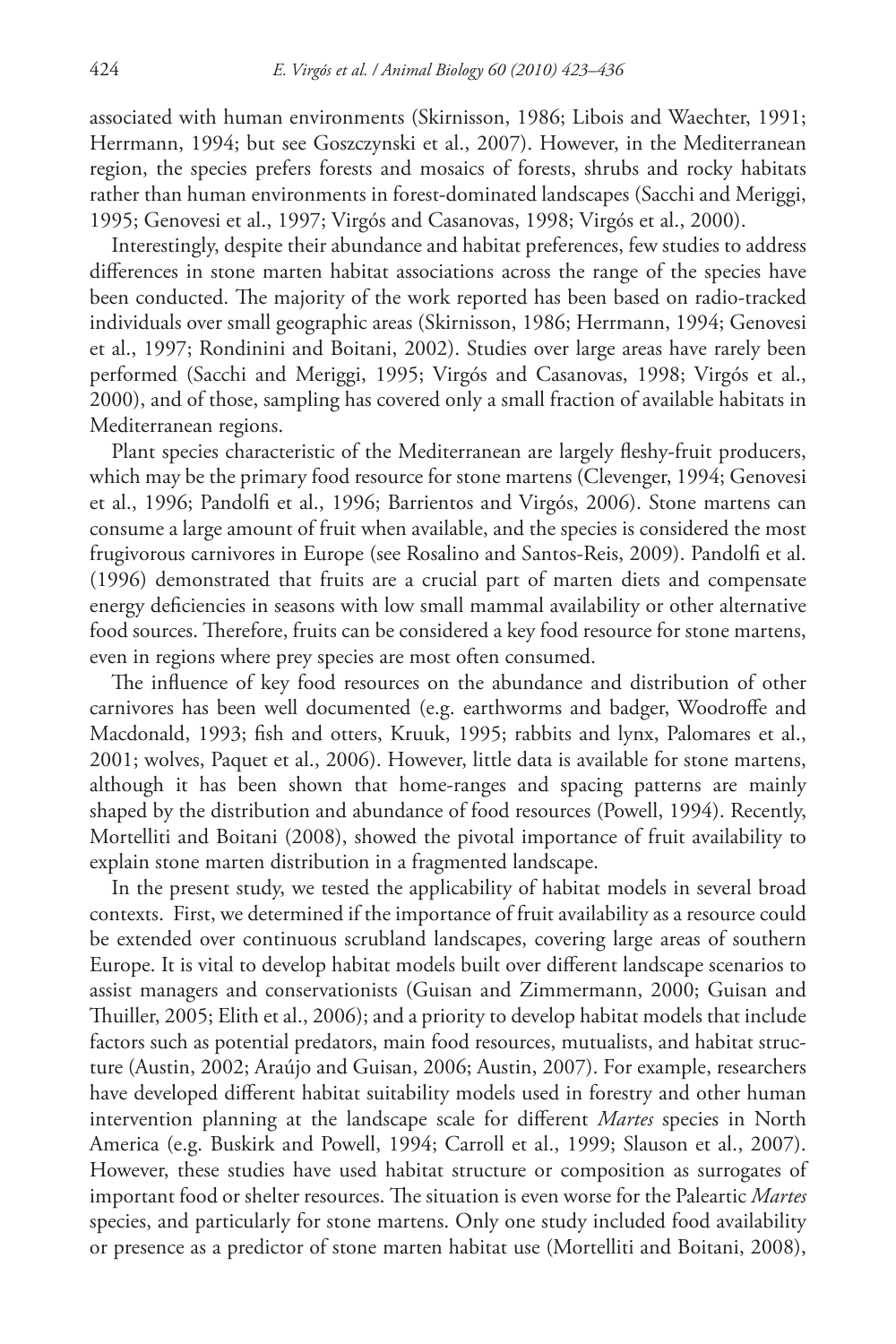but it was developed in a fragmented scenario, and fruit availability was measured as a composite cover of fruiting species rather measuring specific species. In this work, several of the preferred food resource species were measured in some detail. The habitat model served to improve stone marten management and knowledge regarding species habitat requirements over a distinct part of their geographic range.

 In this study, we describe the habitat associations of stone martens in typical scrubland communities of west-central Spain at two spatial scales. We used both variables related to habitat structure and several variables related to the availability of key fleshy fruit species incorporated in the diet of stone martens.

## **Material and methods**

#### *Study area*

The study was conducted in the Monfragüe National Park in Cáceres Province (westcentral Spain; fig. 1) during the spring of 2004 (period end March-end May). Monfragüe is typical of the Mediterranean vegetation in central Spain; comprised of woodlands dominated by cork oak (*Quercus suber*), with a large diversity of shrubs including strawberry trees ( *Arbutus unedo* ), *Cistus* spp., *Phyllirea angustifolia* , and *Erica* spp. (Peinado and Rivas-Martínez, 1987). Other fleshy fruits species include blackberries ( *Rubus* spp.) and wild rose ( *Rosa* spp.), which are scarce and exhibit a patchy distribution. Fleshy-fruit species were not bearing fruit during the period of sampling. In addition to woodlands, in some areas, eucalyptus (*Eucalyptus globulus*) and pine (*Pinus* spp.) plantations, deforested areas (mainly due to activity to remove eucalyptus), and dehesas (formations with scattered cork oaks and holm oaks (*Quercus ilex*)



 **Figure 1.** Location of the study area. Monfragüe National Park, Iberian Peninsula, Cáceres Province. Reprinted from Lozano et al. (2007), © Elsevier, 2007.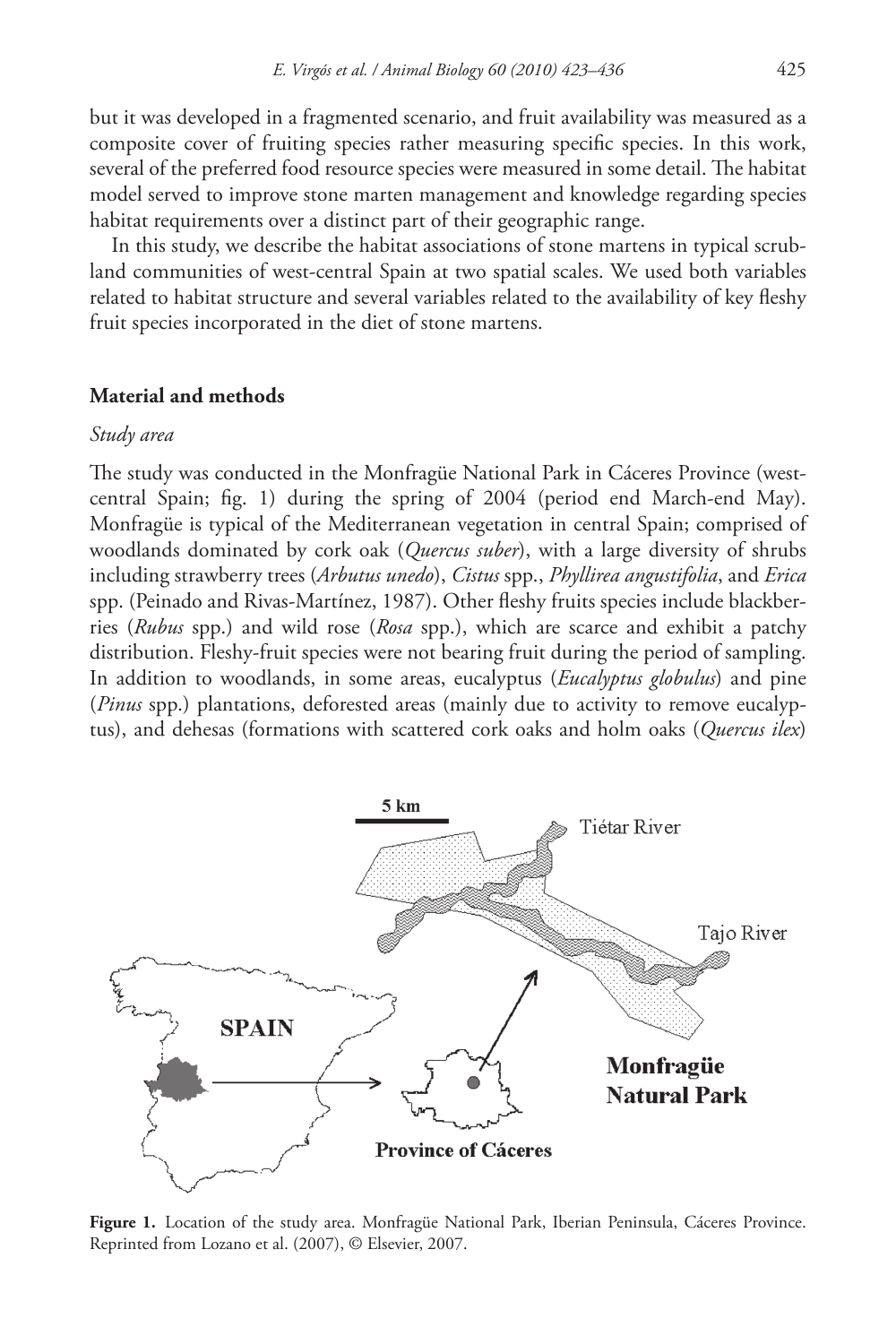without an understory shrub layer) dominate the landscape. Moreover, land use by humans has also modified the potential vegetation, most notably free-ranging livestock in the dehesas. Climate is typical Mediterranean, with hot and dry summers, mild winters, and moderately rainy autumns and springs (Font, 1983).

#### *Sampling protocol*

Monfragüe was divided into plots of  $2 \times 2$  km following UTM (Universal Transverse Mercator) coordinates. A total of 30 plots were sampled, which homogenously covered approximately 85% of the total surface area of the park. In each plot, stone marten scat was searched over a 2 km survey route. The survey routes were along paths of  $2-5$  m widths, and routes with car traffic were avoided. Most of the park is closed to the public, so paths and roads are rarely used. Survey routes were typically placed in the middle of the plot, and placed so all representative habitats were covered.

Stone marten scat was identified from other sympatric species such as red foxes ( *Vulpes vulpes* ) and dogs ( *Canis familiaris* ) by shape, size, and smell. When identification of a particular scat was not definitive, the sample was not considered in deriving the occurrence index to avoid bias in abundance estimates (see Sadlier et al., 2004 for similar recommendations). Scat sign surveys have proven the most reliable and efficient method to detect stone martens in Mediterranean landscapes (Barea-Azcón et al., 2007).

 Each survey route was divided into 200-m length segments that yielded 10 segments per route to derive an occurrence frequency index (He and Gaston, 2000; see also a similar methodology in Lozano et al., 2003, 2007). In each segment, the presence or absence of stone marten scat was recorded, which allowed the derivation of a simple occurrence index as follows: number of segments with scat/10. This index mitigated the potential bias of an index based on scat density (discussed in Virgós et al., 2000). The potential bias produced by sampling during different seasons (e.g. Andelt and Andelt, 1984) was avoided by restricting sampling to spring.

 During survey route sampling, a series of variables related to species habitat quality was counted or estimated: tree cover, shrub cover < 50 cm height, shrub cover >50 cm height, rock cover, average tree height, and average shrub height. The availability of four fleshy-fruit species typically consumed by stone martens was further evaluated: an estimate of the number of strawberry trees and cover of blackberry and wild rose shrubs and juniper trees (Sacchi and Meriggi, 1995; Genovesi et al., 1996; Pandolfi et al., 1996; Genovesi et al., 1997; Virgós and Casanovas, 1998; Virgós et al., 2000; Barrientos and Virgós, 2006). All variables, with the exception of fleshy-fruit availability, have formerly been used in *Martes*-habitat models to reflect habitat quality in terms of shelter, food or both (Buskirk and Powell, 1994; Thompson and Harestad, 1994). We made visual estimates of all variables (excluding strawberry tree number) in a 15 m radius circle every 200 m. The average value for each variable in the survey route was obtained from the 200-m estimates. The availability of strawberry trees (indicated by the number of trees) was recorded in the 15 m radius circle in each 200 m segment. The number of different tree species was also determined. Prior to sampling, the three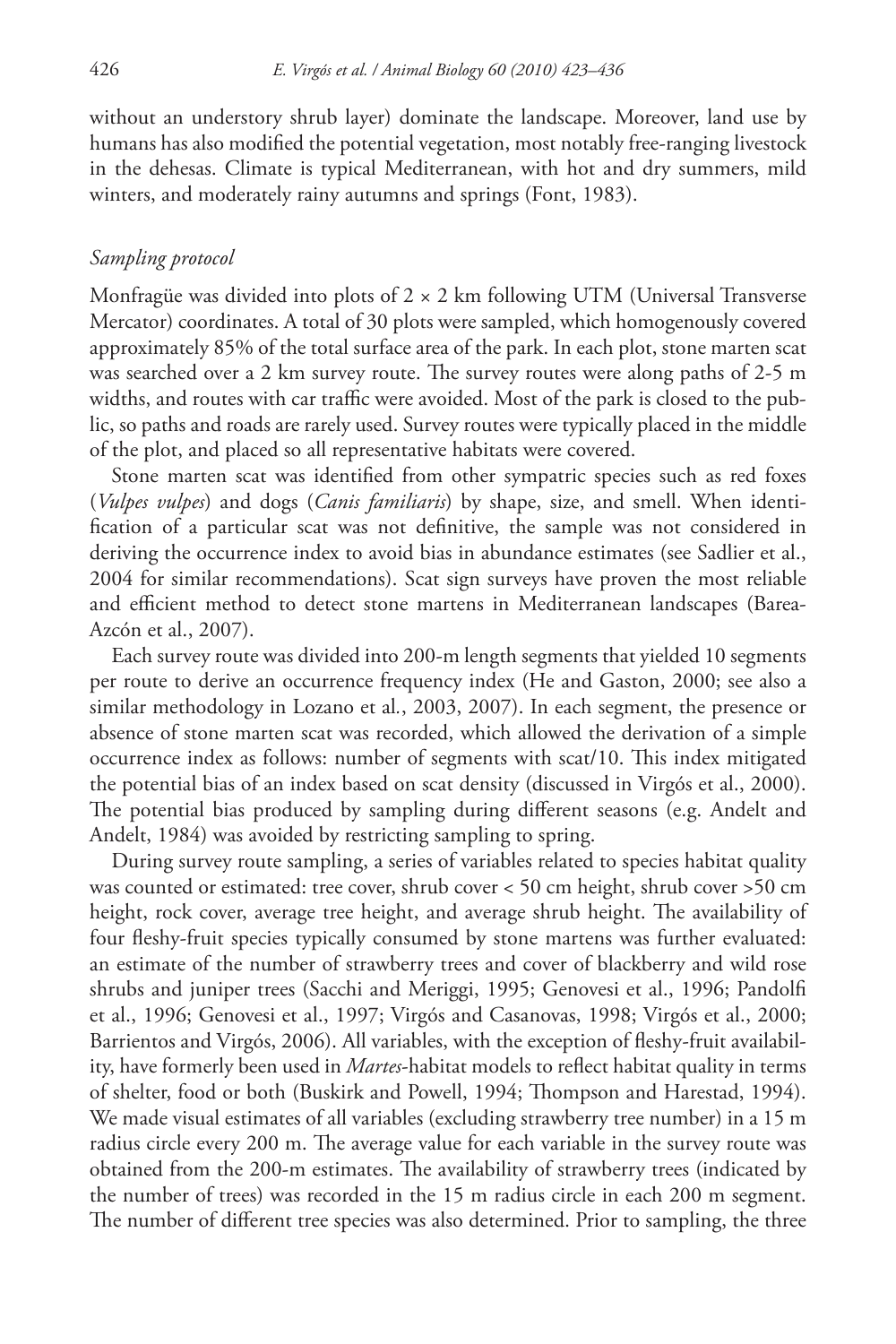individuals who performed the fieldwork completed a trial to assume consistency in sampling estimates.

 Because the survey routes were uniformly distributed throughout the park, and estimates were consistently apportioned over the survey routes, we assumed the habitat characteristics measured in the field were representative of the segments and the survey routes, as well as the landscape composition of the entire park.

#### *Statistical analyses*

 Habitat selection is hierarchical and occurs from the home range of an organism to the landscape scale (Johnson, 1980; Wiens et al., 1987). Therefore, the factors shaping the occurrence of stone martens at two spatial scales were analyzed: the entire  $2 \times 2$  km plot and the 200 m segment within each survey route. Thus, the first scale represented the surface inhabited by several individuals, and 150 ha was considered the mean home-range for the species in the Mediterranean landscape (Rondinini and Boitani, 2002). This area was used to characterize landscape elements linked to a different number of potential individuals. In contrast, the 200 m scale represented selection of particular individuals within their home range during daily foraging habits.

The first spatial scale was analyzed applying a traditional approach based on a regression-like Generalized Linear Model (GLM), where the dependent variable was the occurrence frequency index for the entire survey route and the average of the variables measured or estimated in the field were predictors. A model with Poisson errors and a log link function was employed (MacCullagh and Nelder, 1989) and model selection was performed by backward elimination. In order to avoid multicollinearity problems between predictors, we previously selected a subset of predictors with no significant correlations among them. Although some caution has been expressed about the use of stepwise procedures to select the best models (e.g. Burnham and Anderson, 2002; Graham, 2003), a recent simulation study showed that stepwise methods performed similarly to novel algorithms for subset selection (Murtaugh, 2009). Despite we used the most traditional stepwise procedure, we checked if additional dropped variables can support well the data by using AICc as criterion to select variables and models, and we did not found significant differences with the models obtained by using stepwise methods.

 Selection was accomplished by a matrix correlation with all possible correlations among predictors, and between predictors and the stone marten occurrence frequency index. When several predictors were significantly correlated, those with the best correlation with the response variable were selected for further backward multiple regressions.

 Finer spatial scale analyses were conducted using the number of scats in each segment as the response variable and measured variables as predictors. A Generalized Linear Mixed Model (GLMM), where each segment was a random factor (MacCullagh and Nelder, 1989) was applied, because each 200 m segment was not independent of the others in the same survey route. Furthermore, a Poisson error and a log link function in the GLMM were chosen due to scat count data. Model selection was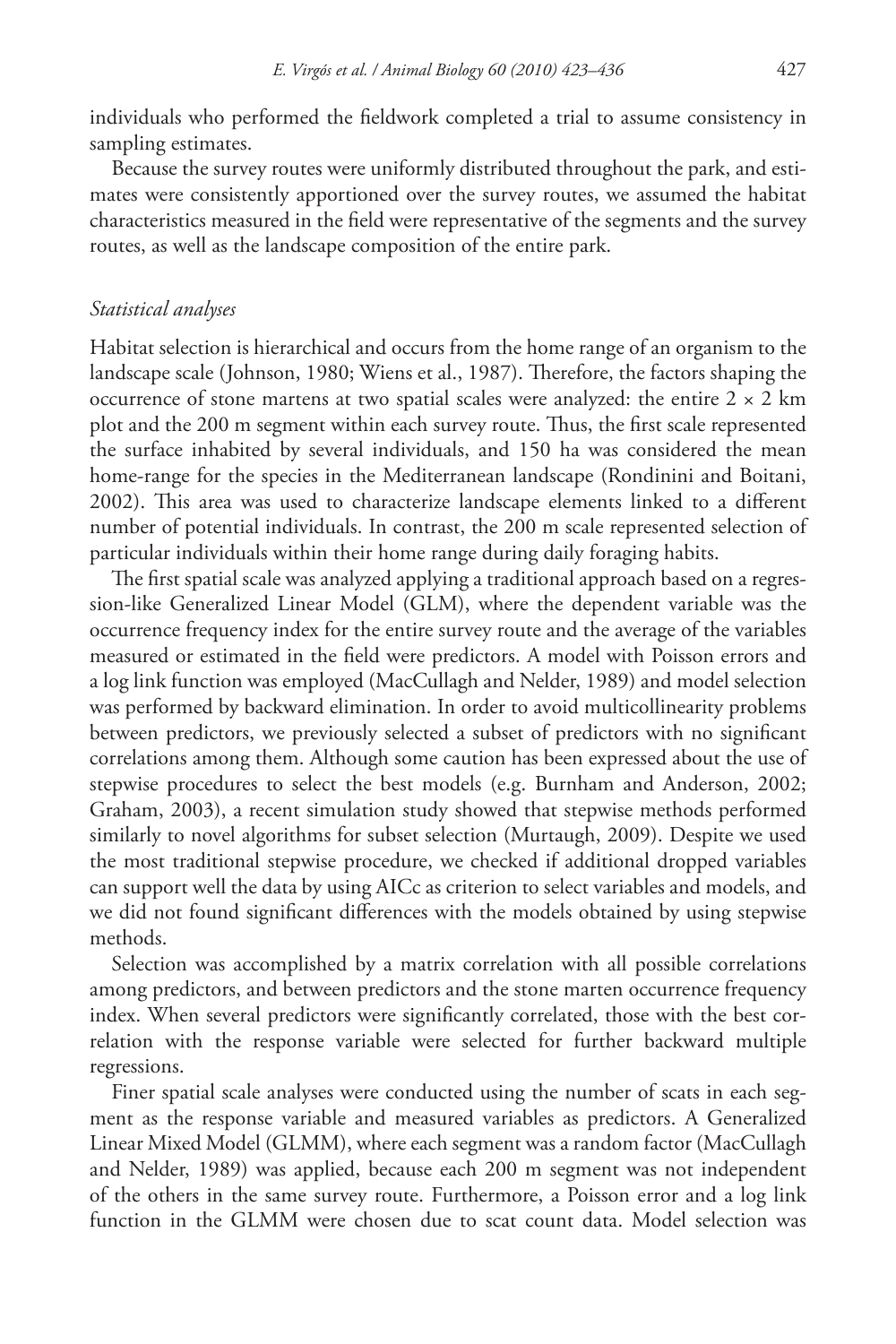undertaken following model simplification procedures and parsimony (MacCullagh and Nelder, 1989; Crawley, 1993). Thus, non-significant terms were sequentially removed from the maximal model and terminated only when significant terms were retained in the model (Crawley, 1993). The significance of retaining or dropping each predictor was validated when a change in deviance was applied when it was removed, which was distributed as a Chi-square. For the GLMM analysis, only predictors not correlated with each other were used; and those with the best correlation with the response variable were selected for further model simplification procedures.

 Statistical analyses were performed with the STATISTICA 6.0 package for Windows to obtain large-scale habitat models and matrix correlations, and the GLIMMIX macro for SAS V8 for small-scale habitat models.

#### **Results**

 Results indicated the stone marten is relatively common in Monfragüe with scat in 19 of the 30 plots sampled. The abundance index in areas where it was located fluctuated between 0.2 and 0.9 (mean  $\pm$  SE for all plots; 0.22  $\pm$  0.05). Strawberry trees were detected in 18 of the 30 plots.

 Strawberry trees were common in two plots where stone marten scat was not recorded. It is interesting to note that in six of the plots lacking strawberry trees, we did not observe stone marten scat. In the remaining plots without strawberry trees, but with stone marten presence (6-plots), stone marten abundance was low (0.2 in all cases; one plot with an intermediate value of 0.4). In order to ascertain the statistical significance of these data, we performed a G-test using abundance of stone marten as rows and the presence or absence of strawberry trees as columns. Stone marten abundance index was categorized as low equal to an abundance index below 0.5 (half of the segments with the presence of the species), and high equal to an abundance index above this value. We observed a significant effect of strawberry tree presence on stone marten abundance in the plots  $(G = 7.71; 2 d.f; p = 0.02)$ .

 Predictors from highest to lowest correlation with stone marten abundance were as follows: strawberry tree number, tree cover, shrub cover > 50 cm, shrub height, *Rosa* + *Rubus* cover, shrub cover < 50 cm, tree height (all species) and rock cover. Some predictors showed significant inter-correlations (see table 1), therefore our initial model was performed with backward eliminations and exhibited the following predictors: strawberry tree number, tree cover, *Rosa* + *Rubus* cover and shrub cover  $< 50$  cm.

 At the large-spatial scale, Poisson multiple regression (GLM) with stone marten occurrence values (abundance index) in each route retained one variable in the final model after the backward elimination procedure; the total number of strawberry trees along the survey routes ( $r = 0.69$ ;  $p < 0.001$ ). Stone martens exhibited the highest occurrence on survey routes located in areas where the greatest number of strawberry trees was recorded (fig. 2).

A similar result was observed at the finer scale, when data were analyzed using GLMM with the values from each 200 m segment. The most informative variable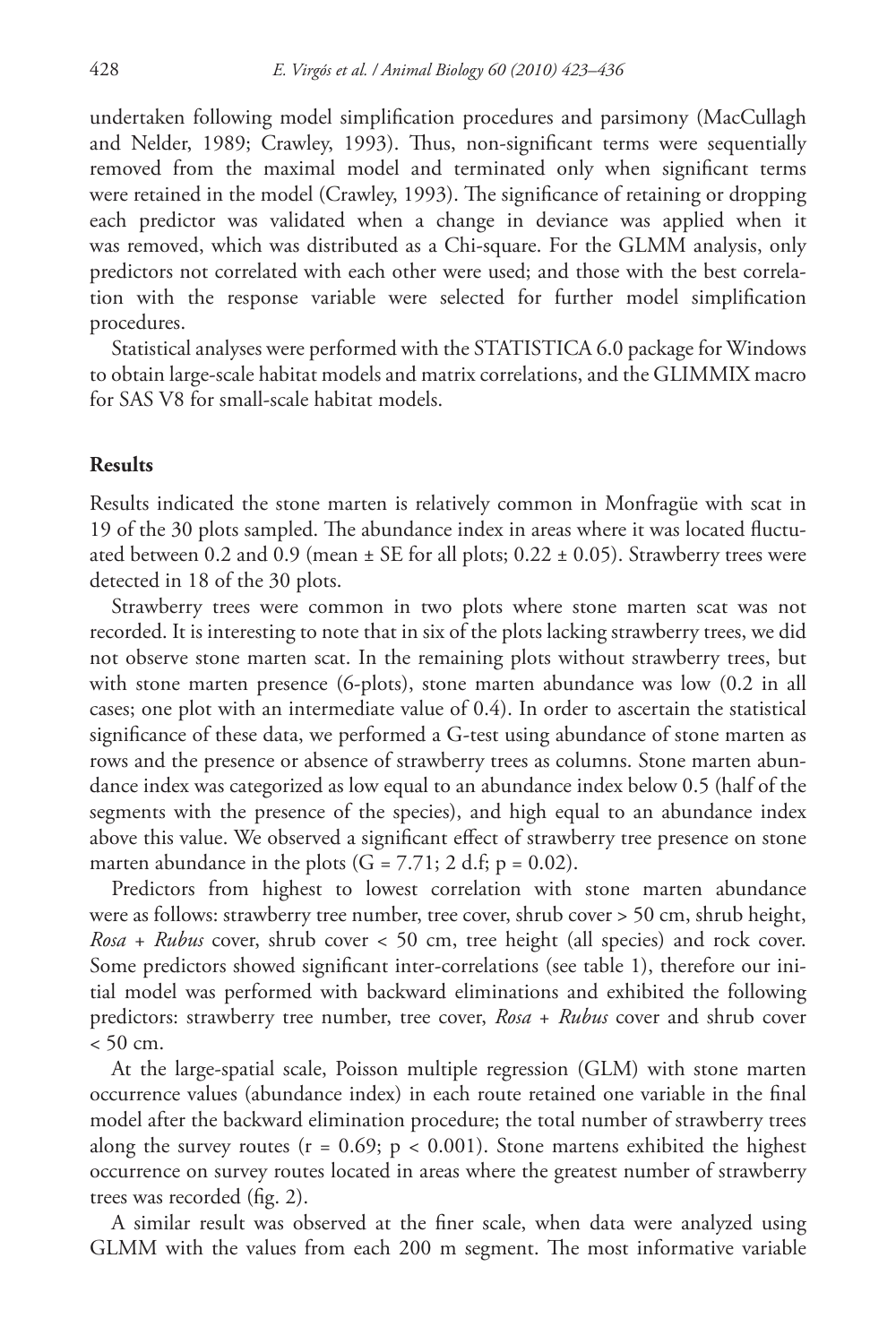|                                                                    | Shrub<br>cover < 50  | Shrub<br>cover > 50   | Rock<br>cover                                | Tree<br>height                               | Shrub<br>height                              | Number of<br>strawberry<br>trees             | Rosa<br>+ Rubus<br>cover                                              |
|--------------------------------------------------------------------|----------------------|-----------------------|----------------------------------------------|----------------------------------------------|----------------------------------------------|----------------------------------------------|-----------------------------------------------------------------------|
| Tree cover                                                         | $r=0.15$<br>$p=0.44$ | $r=0.22$<br>$p=0.24$  | $r=0.53$<br>p<0.01                           | $r=0.40$<br>$p=0.03$                         | $r=-0.04$<br>$p=0.85$                        | $r = 0.04$<br>$p=0.84$                       | $r=-0.12$<br>$p=0.52$                                                 |
| Shrub<br>cover < 50<br>Shrub<br>cover > 50                         |                      | $r=-0.09$<br>$p=0.65$ | $r=0.37$<br>$p=0.05$<br>$r=0.06$<br>$p=0.74$ | $r=0.33$<br>$p=0.08$<br>$r=0.02$<br>$p=0.91$ | $r=-0.06$<br>$p=0.73$<br>$r=0.59$<br>p<0.001 | $r=0.23$<br>$p=0.22$<br>$r = 0.48$<br>p<0.01 | $r=0.09$<br>$p=0.62$<br>$r = 0.18$<br>$p=0.33$                        |
| Rock<br>cover                                                      |                      |                       |                                              | $r=0.63$<br>p<0.001                          | $r=-0.23$<br>$p=0.22$                        | $r=-0.14$<br>$p=0.45$                        | $r=-0.13$<br>$p=0.51$                                                 |
| Tree<br>height<br>Shrub<br>height<br>Number of<br>strawberry trees |                      |                       |                                              |                                              | $r=-0.19$<br>$p=0.31$                        | $r=-0.07$<br>$p=0.71$<br>$r=0.75$<br>p<0.001 | $r=-0.10$<br>$p=0.60$<br>$r=0.28$<br>$p=0.13$<br>$r=0.36$<br>$p=0.05$ |

**Table 1.** 

Correlation matrix indicating different predictors used to characterize stone marten habitat selection.



Figure 2. Positive association between stone marten abundance index and strawberry tree number in each plot.

was tree cover, but strawberry tree number was also retained in the model (table 2). Stone marten scat was more commonly recorded in segments with high tree cover and a higher number of strawberry trees. Consequently, the number of strawberry trees was included in both spatial scales, indicating the value of tree species for stone martens.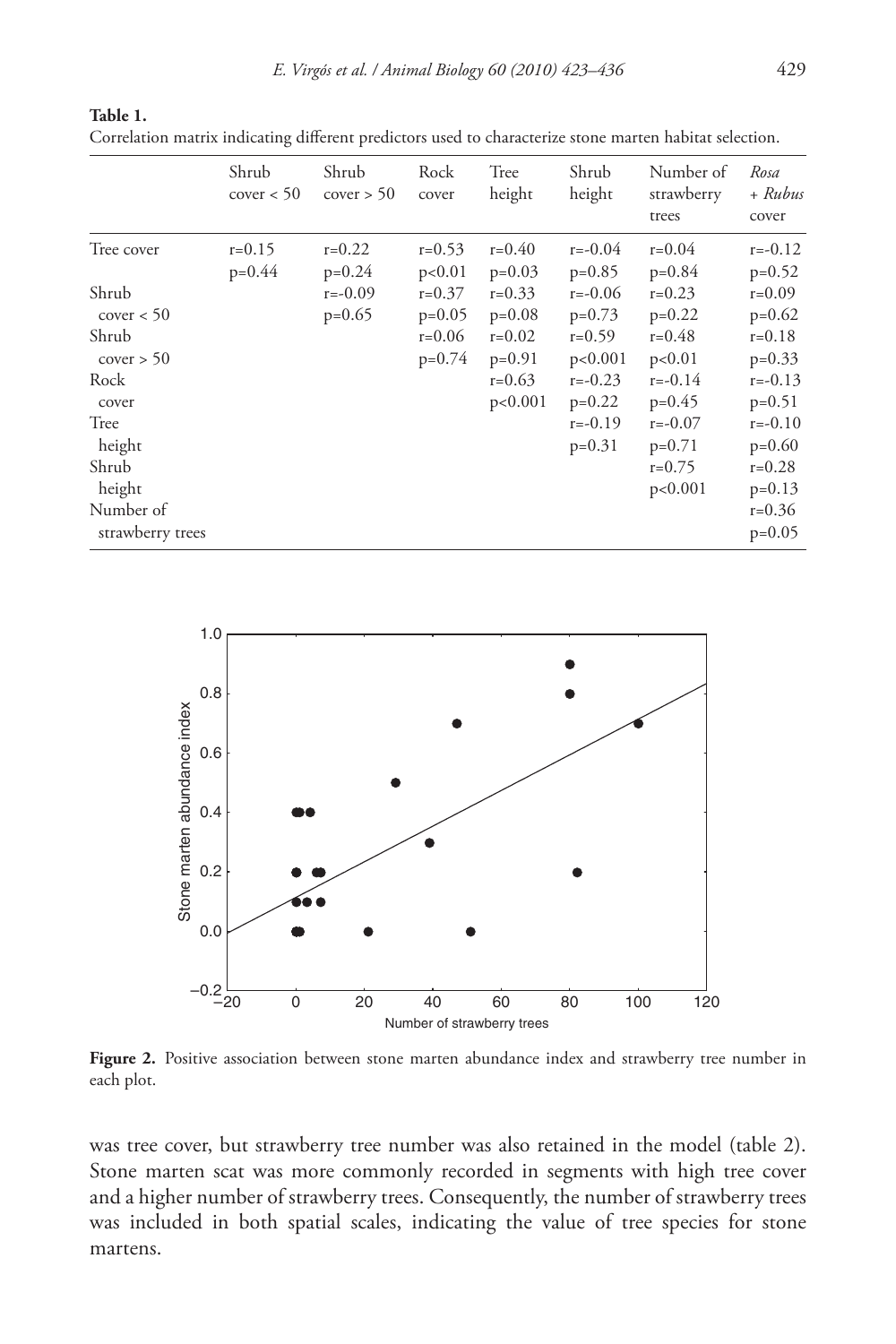#### **Table 2.**

Variables retained in the final model from a backward stepwise model using a Generalized Linear Mixed Model (GLMM) with scat number as the response variable and specific predictor values in each 200 m segment. The predictor signs were based on partial regression coefficients.

| Predictors           | F value | df   |                | Sign of the relationship |
|----------------------|---------|------|----------------|--------------------------|
| Tree cover           | 17.62   | 1.26 | ${}_{<} 0.001$ |                          |
| Number of strawberry | 6.08    | 1.26 | 0.01           |                          |
| trees                |         |      |                |                          |

#### **Table 3.**

 Results of the 2-way Poisson ANOVA with the stone marten abundance index as the response variable and tree cover and strawberry tree number categorized as fixed factors. The quartile distribution of continuous variables was used to assign categories to the predictors. The last two quartiles for the tree cover factor (areas of high tree cover) were applied in the analysis.

| Factors                                | Wald statistic |        |
|----------------------------------------|----------------|--------|
| Tree cover categorized                 | 2.20           | 0.14   |
| Number of strawberry trees categorized | 10.53          | < 0.01 |
| Tree cover x strawberry number         | 0.35           | 0.84   |

Despite the importance of tree cover in the final GLMM model, the greater influence of fruit availability for stone martens was supported by two results of the study: 1) tree cover and strawberry tree number were not correlated, i.e. plots exhibited both high tree cover and low strawberry tree number; and low tree cover and high strawberry tree number (table 1); and 2) if tree cover was the most important variable, similar stone marten abundance should be found in areas with high tree cover but varied strawberry tree abundance. To evaluate this latter possibility, a two-way Poisson ANOVA was performed with stone marten abundance index as the response variable and strawberry tree number and tree cover as fixed factors. Both predictors were categorized using the quartile distribution, and a Poisson ANOVA conducted, but restricting the analysis to areas with high tree cover (third and fourth quartile of the distribution). The Poisson ANOVA revealed a clear effect of strawberry tree number on stone marten abundance, despite similar tree cover values (table 3). Indeed, the stone marten abundance index was higher in areas with a high number of strawberry trees within the same tree cover category ( $fig. 3$ ).

#### **Discussion**

 Although some authors question the use of signs to derive habitat models for carnivores (e.g. Davison et al., 2002; Harrington et al., 2008), several recent studies indicate the reliability and suitability of this method when performed by experienced field researchers (Sadlier et al., 2004; Webbon et al., 2004; Prugh and Ritland, 2005).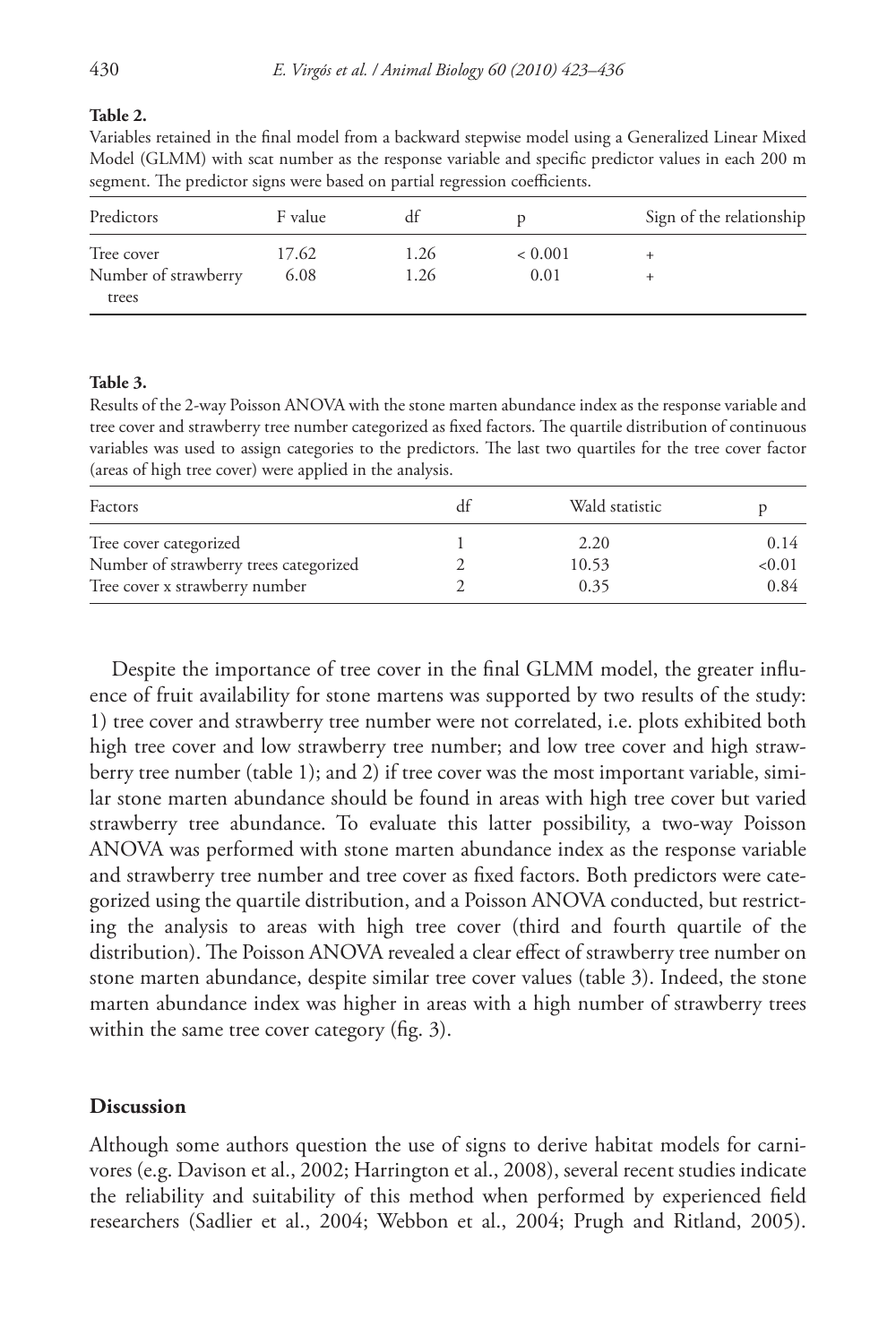

Figure 3. Interaction plot showing the stone marten abundance index in areas of high tree cover (categorized according to quartile distribution of the continuous variable) for three levels of strawberry tree number (categorized according to the quartile distribution of the continuous variable –the last two quartiles combined).

Properly trained and skilled individuals can easily identify stone marten scat from other sympatric carnivores. Barea-Azcón et al. ( 2007 ) demonstrated how scat surveys outperform other techniques, such as camera-trapping or scent stations to detect the species in Mediterranean environments. Based on our long-term experience in scat identification and the usefulness of this method to detect stone martens, we are confident our results are reliable and robust.

 Stone marten distribution and occurrence was primarily determined by strawberry tree abundance both at the  $2 \times 2$  km plot scale and at the finer 200-m segment scale. This association was detected in spring, when strawberry tree fruits were not available for stone martens. It is likely the value of this fruit as a key food source shapes stone marten home range distribution, even in seasons when the fruit is not available. Indeed, it has been shown for Marten species, which home-ranges location at the landscape scale is mainly explained by the spatial distribution of key food resources (and also mates) (see Powell, 1994 for a review). These resources can fluctuate among seasons, but if the food resource is very important for the species, their seasonal availability can influence spatial distribution of annual home ranges such as has been shown for stone martens (Genovesi et al., 1997) and other marten species, in which home range fidelity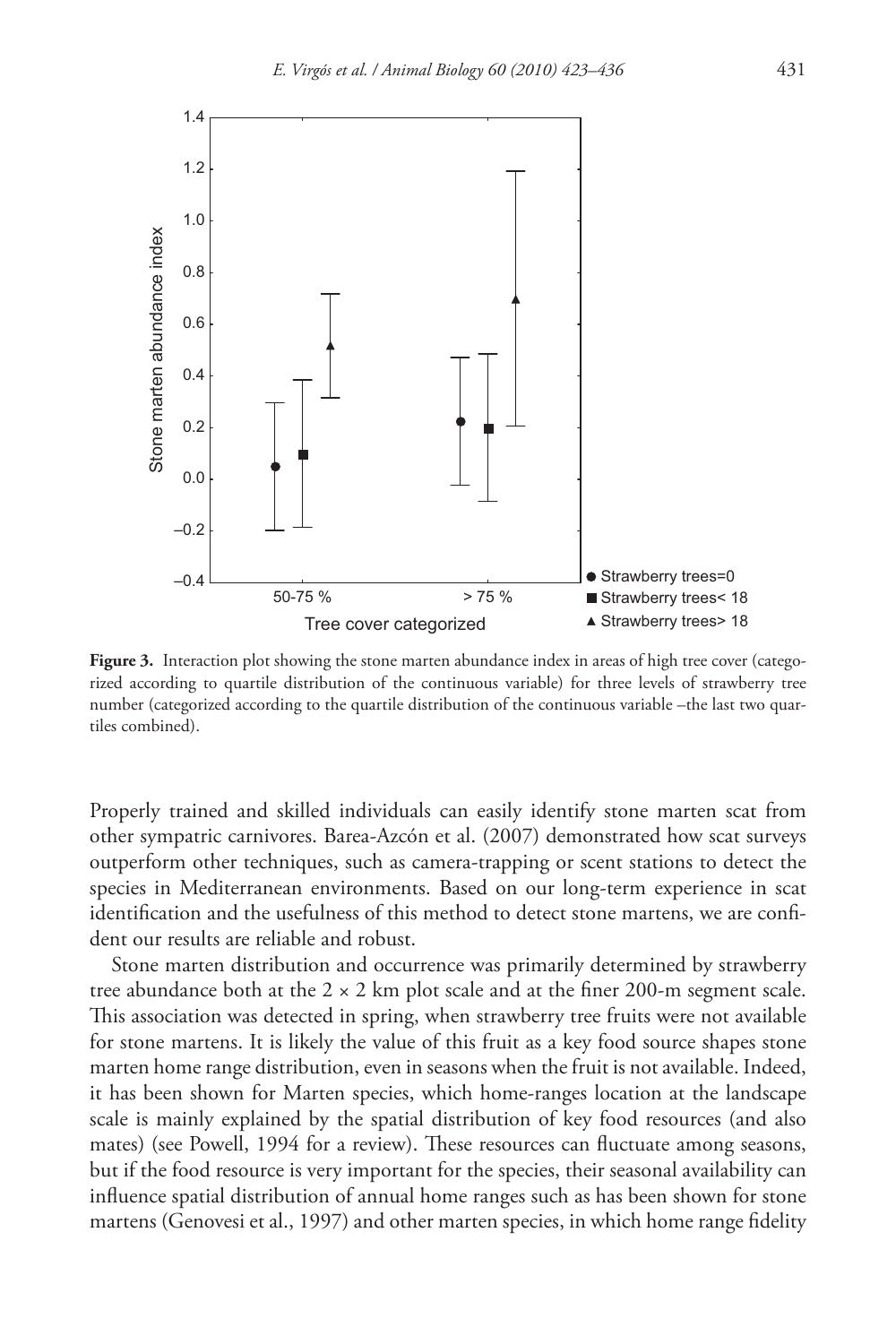is large (Phillips et al., 1998; Zalewski and Jedrzejewski, 2006). Subsequently, the distribution of strawberry tree patches is critical for stone marten distribution in an annual basis despite seasonal changes in fruit availability.

 Strawberry trees are an integral component of mature Mediterranean scrublands (Peinado and Rivas-Martínez, 1987). Therefore, it is probable strawberry trees play a major role in the distribution of stone martens in large areas of the Mediterranean basin. The stone marten is a food generalist, able to consume the most available resources both seasonally and spatially (Clevenger, 1994; Lodé, 1994; Genovesi et al., 1996; Pandolfi et al., 1996). Despite the wide food spectrum of the species, some degree of specialisation on fruits has been shown (Serafini and Lovari, 1993; Clevenger, 1994; Genovesi et al., 1996; Gil-Sánchez, 1996; Pandolfi et al., 1996). Strawberry trees offer a large and pulp-rich fruit to stone martens and other frugivorous species (Herrera, 1989), which explains the observed facultative specialisation. Field data in similar regions indicated that the fruits are consumed, but with apparent moderate differences among regions (Amores, 1980; Barrientos and Virgós, 2006). The preference for strawberry tree fruits could have increased in Monfragüe and other Mediterranean areas, where the availability of other fruit species is low. For example, in the study area stone martens were less likely to forage on species with low occurrence, such as blackberries, wild rose or juniper trees. In other areas, where figs or *Prunus* are abundant, the stone marten may specialize on these species (Gil-Sánchez, 1996; Barrientos and Virgós, 2006) and may change the relative suitability for strawberry trees. In a situation with low diversity of fruit species, and the high-energy value of large strawberry tree fruits, the stone marten dependence on this resource should be predictable.

The link between strawberry trees and stone martens was not only found at the  $2 \times 2$  km plot level, but also at the smaller scale within 200 m segment plots which suggested stone martens were more frequent in plots with higher availability of strawberry trees, and the species intensively used areas with increased numbers of strawberry trees. It can be argued that strawberry tree habitats supply other important resources to stone martens, not only a seasonal food supply, but also increased shelter availability (greater shrub cover and shrub height) or increased density of prey species in shrub areas, which reinforces the role of this habitat use for stone martens during the nonfruiting season. Indeed, tree cover was an informative variable in the fine-scale habitat model. These results supported trees as a source of shelter in stone marten habitat selection. However, the presence of strawberry tree fruit increased habitat quality for the species more than serving a shelter function. Our data indicated that areas with similar tree cover without strawberry trees had lower stone marten occurrences. The latter result supports the hypothesis that strawberry tree distribution and occurrence is closely associated with stone martens, despite its potential role as shelter (i.e. strawberry tree fruit dictates stone marten distribution).

The importance of fruit to determine stone marten distribution has previously been reported by Mortelliti and Boitani (2008) in a fragmented landscape of central Italy. The authors indicated that within the size and isolation of patches, the within-patch quality (mainly defined by the availability of fleshy fruits) can improve the likelihood of patch occupancy. Indeed, our results can be extended to other landscapes of different species composition and community structure, emphasising the pervasive role of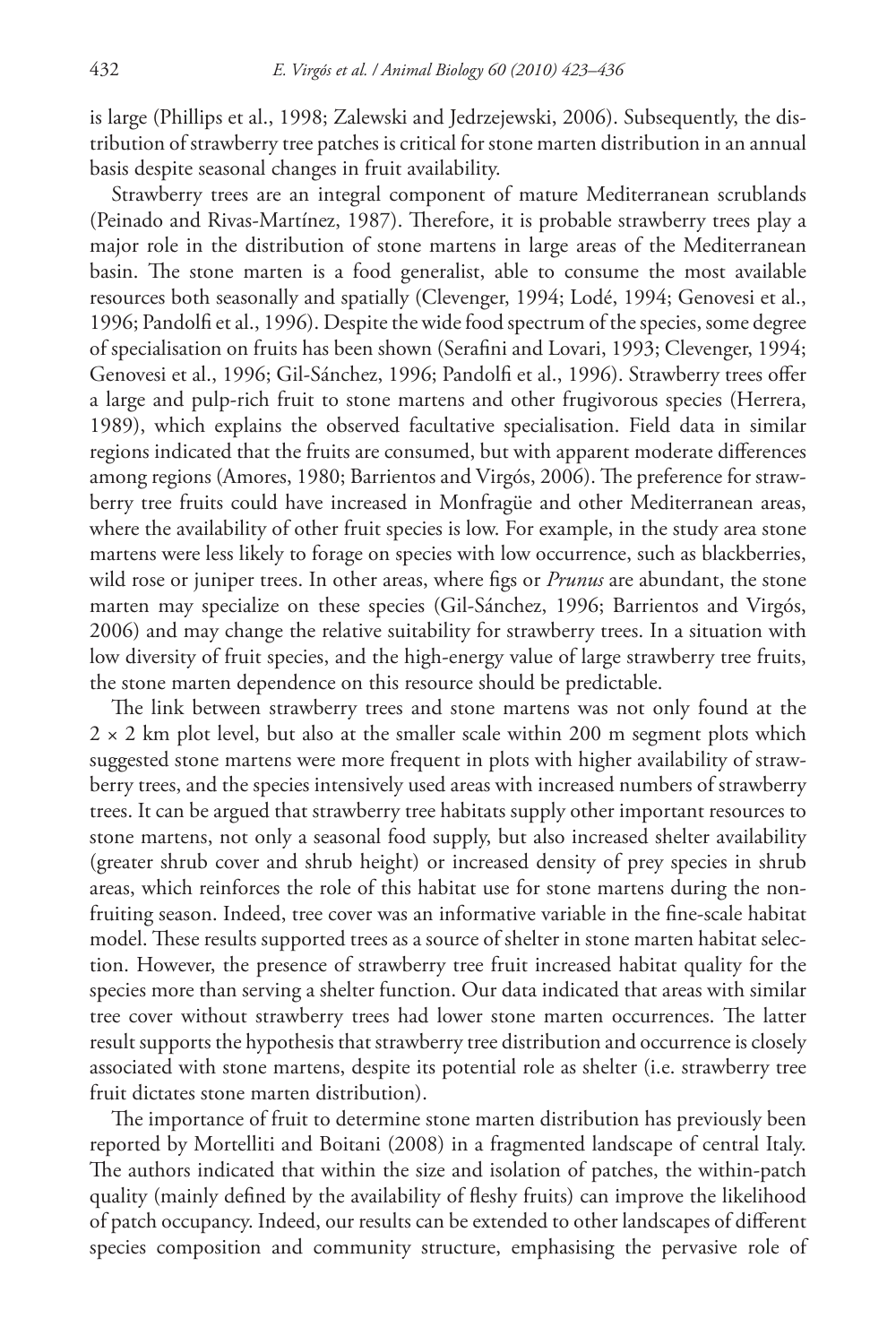distribution and abundance of fleshy fruits in shaping the distribution and abundance of stone martens.

 Most Mediterranean landscapes are now threatened by human activities. Mutualistic interactions may be disrupted by habitat transformation or fragmentation (Aizen and Feisinger, 1994; Santos et al., 1999; Traveset, 2002; Jordano et al., 2007). For example, long-distance dispersal and colonization success of some fleshy-fruit plant species may be constrained by a decline and subsequent absence of carnivores (Santos et al., 1999; Jordano et al., 2007). Because predators may suffer local or regional extirpation as a consequence of combined effects of habitat loss and predator control (Gittlemann et al., 2001; Virgós and Travaini, 2005), species such as strawberry trees may be threatened.

In addition, the large removal of typical scrublands to reduce fire effects (e.g. Mangas et al., 2007) can produce a strong reduction in the availability of key food species for stone martens and other frugivorous carnivores. Conservation policies must consider these subtle interactions when management actions are planned and executed.

The results of this study have shown that the inclusion of food availability estimates can increase the utility of habitat models to conserve and manage species, facilitating a more clear and mechanistic explanation of species abundance patterns along environmental gradients. One question raised by this study is the strong relationship between stone martens and *Arbutus unedo* (strawberry tree) fruits. Studies in other locations with high availability of cultivated or other preferred wild fruits (e.g. *Rubus*, *Prunus* or *Juniperus* ) are necessary to test if the observed association between stone marten distribution and abundance of preferred fruit species is a generality among *Martes foina* .

#### **Acknowledgements**

We thank Paloma García and Álvaro Casanova for their assistance during our field work. The director of Monfragüe National Park kindly gave us permission to conduct our surveys within this protected natural reserve. Forestry agents and Luisa Castilla helped us with our field surveys. Figure 1 has been reprinted from Biological Conservation, 138 (3-4), Lozano, J., Virgós, E., Cabezas-Díaz, S., Mangas, J.G., Increase of large game species in Mediterranean areas: Is the European wildcat ( *Felis silvestris* ) facing a new threat? Page 322, Copyright (2007), with permission from Elsevier.

## **References**

- Aizen, M.A. & Feinsinger, P. (1994) Forest fragmentation, pollination, and plant reproduction in a Chaco dry forest, Argentina. *Ecology*, 75, 330-351.
- Amores , F. ( 1980 ) Feeding habits of the stone marten *Martes foina* , in southwestern Spain . *Säugetierkd. Mitt.*, 28, 316-322.

Andelt, W.F. & Andelt, S.H. (1984) Diet bias in scat deposition-rate surveys of coyote density. Wild. Soc. *Bull.*, 12, 74-77.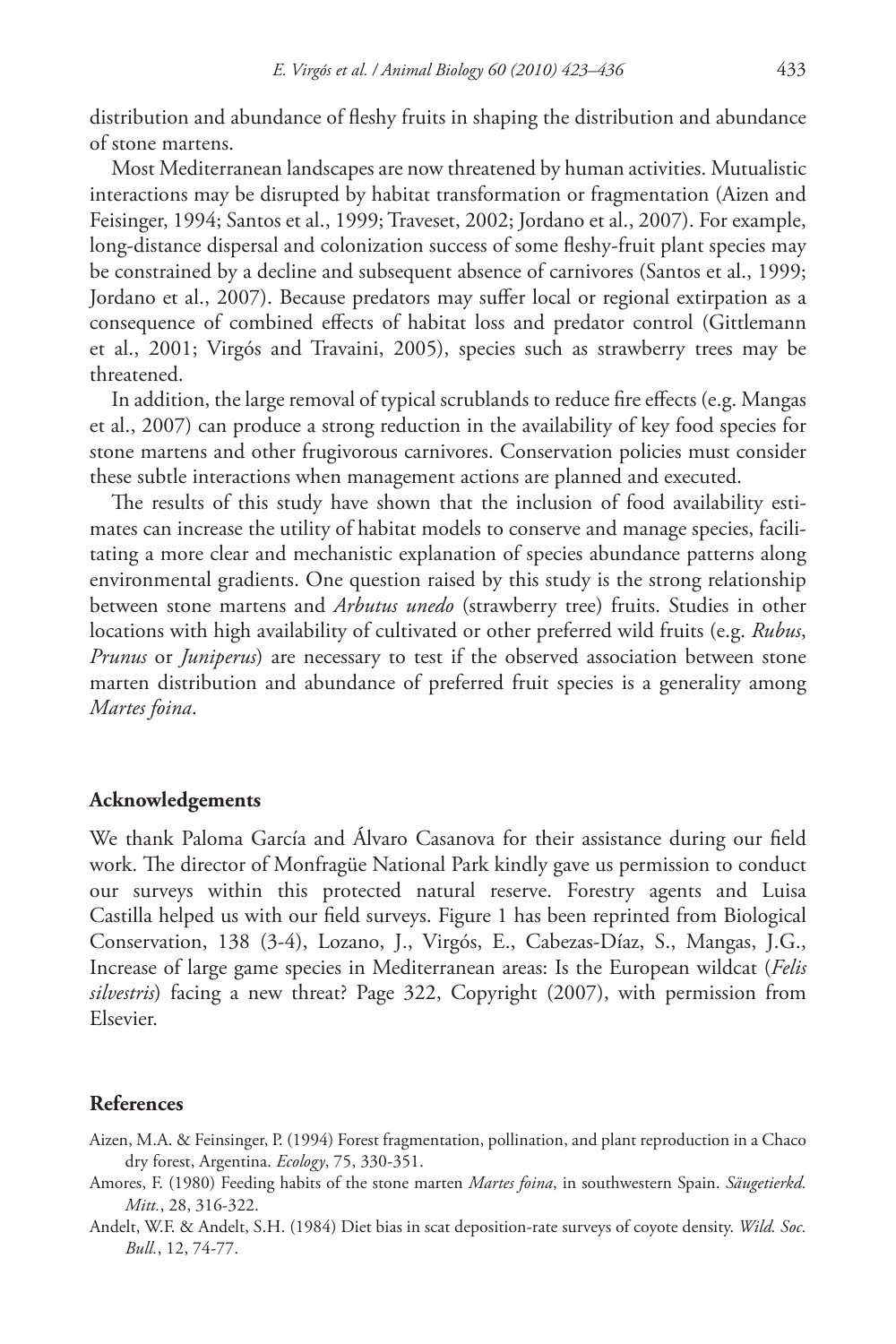- Araújo , M.B. & Guisan , A. ( 2006 ) Five (or so) challenges for species distribution modelling . *J. Biogeo.* , 33 , 1677 - 1688 .
- Austin, M.P. (2002) Spatial prediction of species distribution: an interface between ecological theory and statistical modelling. *Ecol. Mod.*, 157, 101-118.
- Austin, M.P. (2007) Species distribution models and ecological theory: A critical assessment and some possible new approaches. *Ecol. Mod.*, 200, 1-19.
- Barea-Azcón, J.M., Virgós, E., Ballesteros-Duperón, E., Moleón, M. & Chirosa, M. (2007) Surveying carnivores at large spatial scales: a comparison of four broad-applied methods . *Biodiv. Conserv.* , 16, 1213-1230.
- Barrientos, R. & Virgós, E. (2006) Reduction of potential interference in two sympatric carnivores by sequential use of shared food resources. Acta Oecol., 30, 107-116.
- Burnham, K.P. & Anderson, D.R. (2002) Model Selection and Multimodel Inference: A practical information-theoretic approach. 2nd ed. Springer-Verlag, New York.
- Buskirk , S.W. & Powell , R.A. ( 1994 ) Habitat ecology of Fishers and American martens . In: S.W. Buskirk , A.S. Harestad , M.G. Raphael & R.A. Powell (Eds.), *Martens, Sables and Fishers* , pp. 283 - 296 . Cornell University Press, Ithaca.
- Carroll, C., Zielinski, W.J. & Noss, R.F. (1999) Using presence/absence data to build and test spatial habitat models for the fisher in the Klamath region, U.S.A. *Cons. Biol.*, 13, 1344-1359.
- Clevenger, A.P. (1994) Feeding ecology of Eurasian pine martens and stone martens in Europe. In: S.W. Buskirk, A.S. Harestad, M.G. Raphael & R.A. Powell (Eds.), Martens, Sables and Fishers, pp. 283-296. Cornell University Press, Ithaca.
- Crawley, M.J. (1993) *GLIM for ecologists. Methods in ecology series*. Blackwell Science, Oxford.
- Davison, A., Birks, J.D.S., Brookes, R.C., Braithwaite, T.C. & Messenger, J.E. (2002) On the origin of faeces: morphological versus molecular methods for surveying rare carnivores from their scats . *J. Zool.*, 257, 141-143.
- Elith, J., Graham, C.H., Anderson, R.P., Dudík, M., Ferrier, S., Guisan, A., Hijmans, R.J., Huettmann, F., Leathwick, J.R., Lehmann, A., Li, J., Lohmann, L.G., Loiselle, B.A., Manion, G., Moritz, C., Nakamura, M., Nakazawa, Y., Overton, J.M.M., Peterson, A.T., Phillips, S.J., Richardson, K., Scachetti-Pereira, R., Schapire, R.E., Soberón, J., Williams, S., Wisz, M.S. & Zimmermann, N.E. ( 2006 ) Novel methods improve prediction of species' distributions from occurrence data . *Ecography* , 29, 129-151.
- Font, I. (1983) *Climatología de España y Portugal*. Instituto Nacional de Meteorología, Madrid.
- Genovesi, P., Secchi, M. & Boitani, L. (1996) Diet of stone martens: an example of ecological flexibility. *J. Zool. Lond.*, 238, 545-555.
- Genovesi, P., Sinibaldi, I. & Boitani, L. (1997) Spacing patterns and territoriality of the stone marten. Can. *J. Zool.*, 75, 1966-1971.
- Gil-Sánchez , J.M. ( 1996 ) Dieta de la garduña ( *Martes foina* ) en una localidad de la sierras subbéticas de Granada (Sureste de España). *Doñana Acta Vertebr.*, 23, 83-90.
- Gittleman, J.L., Funk, S.M., Macdonald, D.W. & Wayne, R.K. (2001) *Carnivore Conservation*. Conservation Biology 5. Cambridge University Press, Cambridge.
- Goszczynski, J., Posluszny, M., Pilot, M. & Gralak, B. (2007) Patterns of winter locomotion and foraging in two sympatric marten species: *Martes martes* and *Martes foina*. *Can. J. Zool.*, 85, 239-249.
- Graham, M.H. (2003) Confronting multicollinearity in ecological multiple regression. *Ecology*, 84, 2809-2815.
- Guisan, A. & Zimmermann, N.E. (2000) Predictive habitat distribution models in ecology. *Ecol. Mod.*, 135, 147-186.
- Guisan, A. & Thuiller, W. (2005) Predicting species distribution: offering more than simple habitat models. *Ecol. Lett.*, 8, 993-1009.
- Harrington, L.A., Harrington, A.L. & Macdonald, D.W. (2008) Estimating the relative abundance of American mink *Mustela vison* on lowland rivers: evaluation and comparison of two techniques . *Eur. J. Wildl. Res.*, 54, 79-87.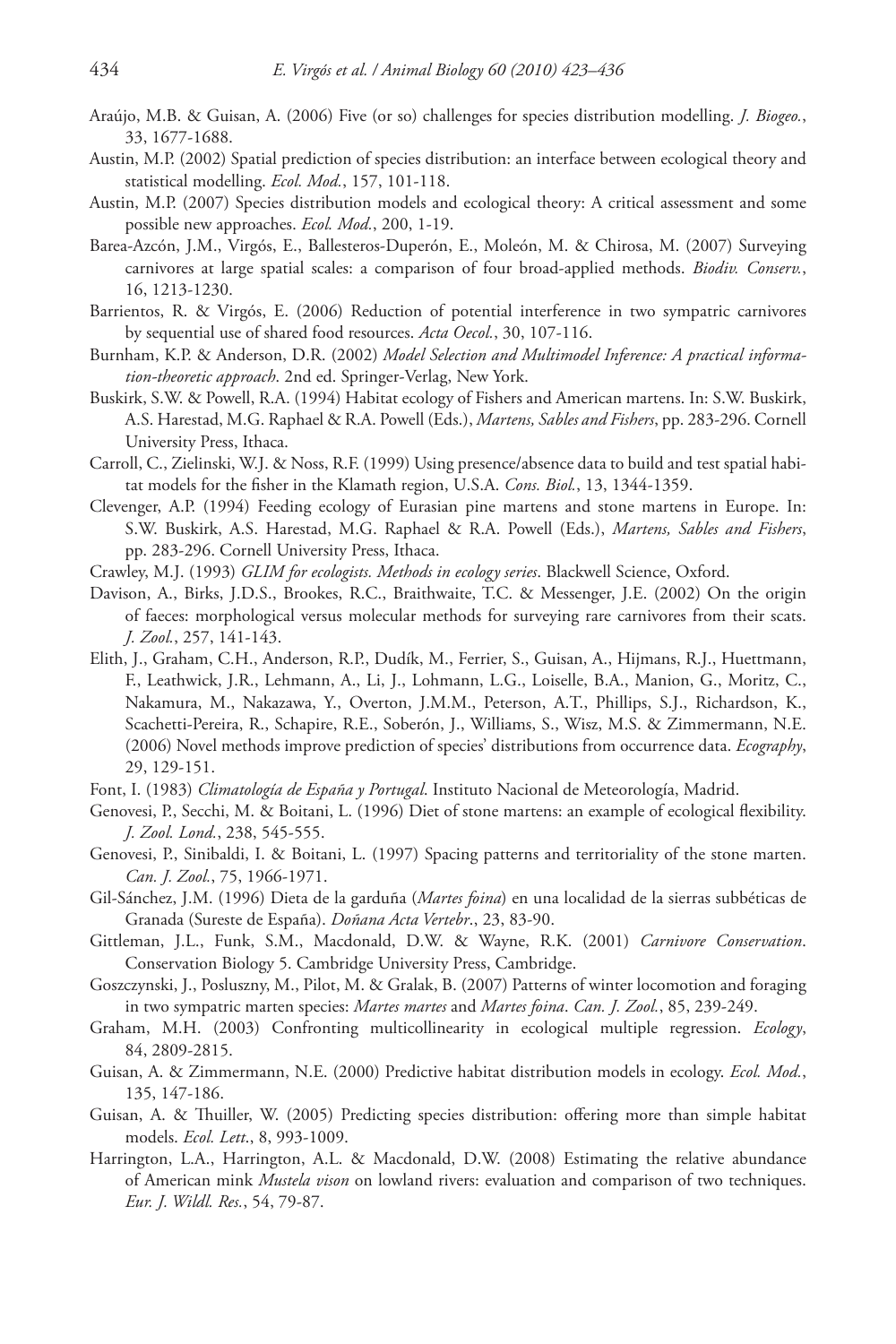- He, F.L. & Gaston, K.J. (2000) Estimating species abundance from occurrence. Am. Nat., 156, 553-559.
- Herrera, C.M. (1989) Frugivory and seed dispersal by carnivorous mammals, and associated fruit characteristics, in undisturbed Mediterranean habitats. Oikos, 55, 250-262.
- Herrmann, M. (1994) Habitat use and spatial organization by the stone marten. In: S.W. Buskirk, A.S. Harestad, M.G. Raphael & R.A. Powell (Eds.), *Martens, Sables and Fishers*, pp. 283-296. Cornell University Press, Ithaca.
- Johnson, D.H. (1980) The comparison of usage and availability measurements for evaluating resource preference. *Ecology*, 61, 65-71.
- Jordano, P., García, C., Godoy, J.A. & García-Castaño, J.L. (2006) Differential contribution of frugivores to complex seed dispersal patterns. *Proc. Natl. Acad. Sci. USA*, 27, 3278-3282.
- Kruuk, H. (1995) *Wild Otters: Predations and Populations*. Oxford University Press, Oxford.
- Libois , R. & Waechter , A. ( 1991 ) La Fouine ( *Martes foina* ) . In: Artois , M. & Delattre , P. (Eds.), *Encyclopédie*  des carnivores de France, vol.10. Societé Française pour l'Étude et Protection des Mammifères, Bohallard, Puceul.
- Lodé, T. (1994) Feeding habits of stone marten *Martes foina* and environmental factors in western France. *Z. Säugetierk.* , 59 , 189 - 191 .
- Lozano, J., Virgós, E., Malo, A., Huertas, D.L. & Casanovas, J.G. (2003) Importance of scrubpastureland mosaics on wild-living cats occurrence in a Mediterranean area: implications for the conservation of the wildcat (*Felis silvestris*). *Biodiv. Conserv.*, 12, 921-935.
- Lozano, J., Virgós, E., Cabezas-Díaz, S. & Mangas, J.G. (2007) Increase of large game species in Mediterranean areas: Is the European wildcat (*Felis silvestris*) facing a new threat? *Biol. Conserv.*, 138, 321-329.
- Mangas, J.G., Lozano, J., Cabezas-Díaz, S. & Virgós, E. (2007) The priority value of scrubland habitats for carnivore conservation in Mediterranean ecosystems. *Biodiv. Conserv.*, 17, 43-51.
- McCullagh, P. & Nelder, J.A. (1989) *Generalized Linear Models*. Chapman and Hall, London.
- Mitchell-Jones, A.J., Bogdanowicz, W., Krystufek, B., Reijnders, P.J.H., Spitzenberger, F., Stubbe, C., Thissen, J.B.M., Vohralík, V. & Zima, J. (1999) *The Atlas of European Mammals (Poyser Natural History*). Academic Press, London.
- Mortelliti, A. & Boitani, L. (2008) Interaction of food resources and landscape structure in determining the probability of patch use by carnivores in fragmented landscapes. *Landscape Ecol.*, 23, 285-298.
- Murtaugh, P.A. (2009) Performance of several variable-selection methods applied to real ecological data. Ecol. Lett., 12, 1061-1068.
- Palomares, F., Delibes, M., Revilla, E., Calzada, J. & Fedriani, J.M. (2001) Spatial ecology of Iberian Lynx and abundance of European Rabbit in South Western Spain. *Wildl. Monog.*, 148, 1-36.
- Pandolfi, M., De Marinis, A.M. & Pretov, I. (1996) Fruit as a winter feeding resource in the diet of Stone marten (Martes foina) in east-central Italy. Z. Säugetierk., 61, 215-220.
- Paquet, P.C., Alexander, S.M., Swan, P.L. & Darimont, C. (2006) Influence of natural fragmentation and resource availability on distribution and connectivity of gray wolves ( *Canis lupus* ) in the archipelago of coastal British Columbia, Canada . In: K.R. Crooks & M. Sanjayan (Eds.), *Connectivity conserva*tion, pp 130-156. Cambridge University Press, Cambridge.
- Peinado, M. & Rivas-Martínez, S. (1987) *La Vegetación de España*. Publicaciones Universidad de Alcalá, Madrid.
- Phillips, D.M., Harrison, D.J. & Payer, D.C. (1998) Seasonal changes in home-range area and fidelity of martens. *J. Mammal.*, 79, 180-190.
- Powell, R.A. (1994) Structure and spacing of Marten populations. In: S.W. Buskirk, A.S. Harestad, M.G. Raphael & R.A. Powell (Eds.), *Martens, Sables and Fishers*, pp. 283-296. Cornell University Press, Ithaca.
- Prugh, L.R. & Ritland, C.E. (2005) Molecular testing of observer identification of carnivore feces in the field. *Wildl. Soc. Bull.*, 33, 189-194.